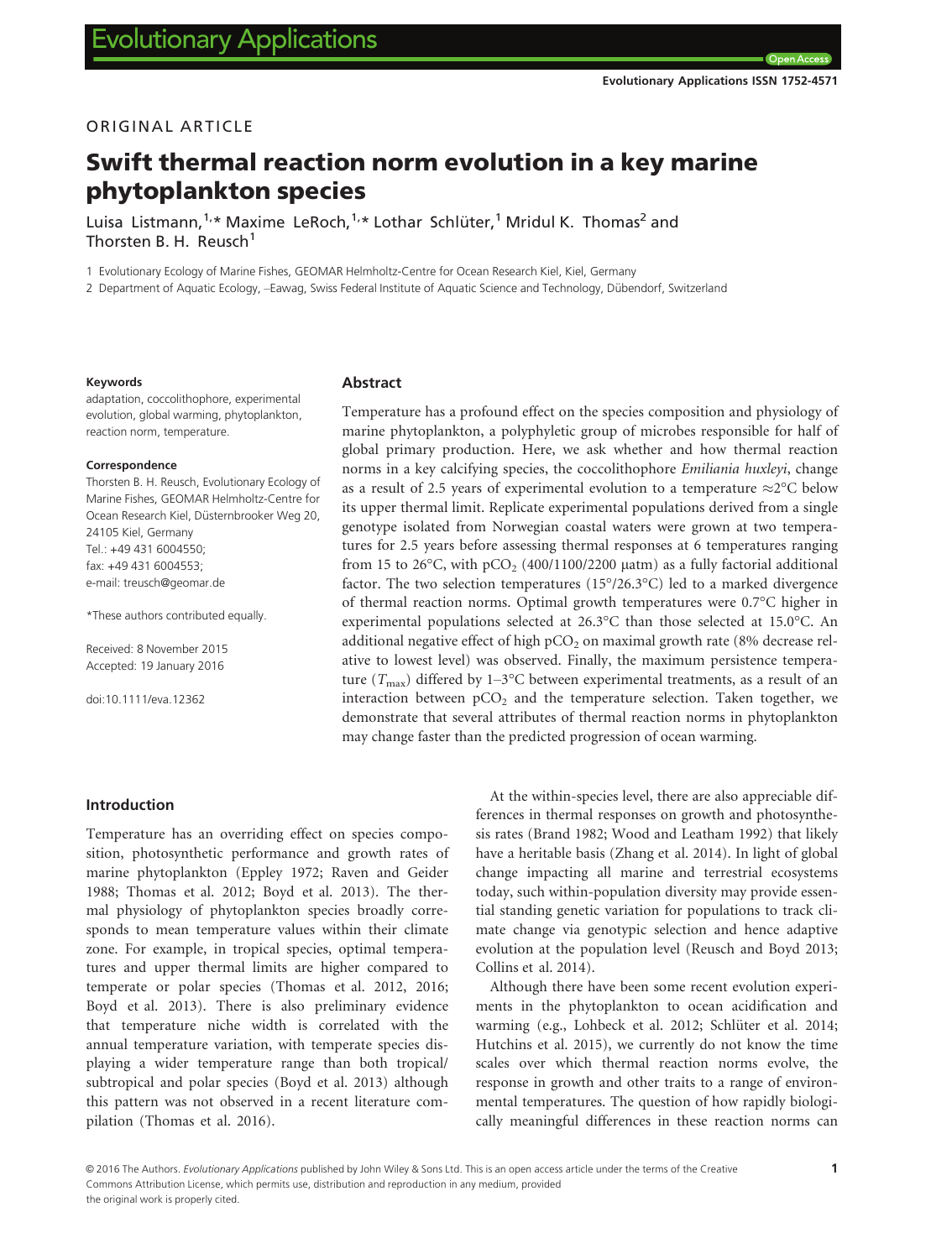arise via adaptive evolution is highly important to understanding future ocean biogeochemical cycles, as the environment for phytoplankton is changing on the timescale of decades (e.g., Boyd et al. 2010). As a tool relatively new to marine science, long-term experiments can directly address whether and how organismal responses to global change may evolve at the population level (Collins et al. 2014; Sunday et al. 2014). Here, fast-dividing marine microbes (approx. 1 cell division  $day^{-1}$ ) are prime examples for observing evolution in action over timescales of several months to years (Reusch and Boyd 2013; Collins et al. 2014; Hutchins et al. 2015).

The response of a given phytoplankton species or genotype to temperature is described by a thermal reaction norm, which is typically unimodal and left (negatively) skewed (Huey and Kingsolver 1989) as above the optimal temperature  $T_{\text{opt}}$ , growth rates decline more rapidly than below it. The maximum of the curve depicting the optimal growth temperature is correlated with (and generally higher than) the mean environmental temperature at the locale from which a population or genotype has been isolated for laboratory cultivation, reflecting adaptation to local temperature conditions (Thomas et al. 2012, 2016). As in other ectothermic species (Huey and Kingsolver 1989), phytoplankton thermal reaction norms are evolutionarily constrained by thermal trade-offs that prevent any one species from dominating across all temperatures found in the world's oceans (Boyd et al. 2013). For example, species can be categorized as having a narrow or a wide thermal niche (specialist vs. generalist), with maximal growth rates that are traded off against generalist growth performance and vice versa (Angilletta et al. 2003; Izem and Kingsolver 2005). Other conceivable trade-offs could be envisaged between maximal persistence temperature, thus stress tolerance, and maximal growth rates, but experimental data from phytoplankton demonstrating such trade-offs are lacking.

Our model species is the world's most abundant calcifying microalgae, the coccolithophore Emiliania huxleyi (Paasche 2002), that is one of the most intensely studied eukaryotic phytoplankton species with a near-worldwide distribution. Recently, this species has also become a model for combining experimental evolution and phytoplankton ecology (Reusch and Boyd 2013). Selection experiments subjecting this important phytoplankton species have shown that rapid adaptation to ocean acidification is possible within the time frame of 1 year either through genotypic sorting or via the occurrence of novel mutations within asexually dividing replicate populations (Lohbeck et al. 2012). In terms of temperature adaptation, previous experiments have shown that this species can adapt to a temperature only 1–2°C below the maximal growth temperature by rapid adaptive evolution within a timeframe of 1 year (corresponding to  $\approx$  500 asexual generations). Interestingly, increases in fitness relative to control populations were amplified by simultaneous exposure to ocean acidification levels of 1100 and 2200 μatm (Schlüter et al. 2014). The work by Schlüter et al. (2014) only tested two temperatures in the assay experiment, a control temperature (15.0°C) and one a few degrees below the lethal threshold (26.3°C). It is thus currently unknown how the entire thermal reaction norm may have changed upon thermal adaptation in this species, as well as in any other phytoplankton species.

Here, we address whether or not selection for a single temperature close to the upper thermal limit (26.3°C) resulted in a reconfiguration of the entire reaction norm shape relative to populations evolving at 15°C, the approximate isolation temperature of the coccolithophore ecotypes at Bergen, Norway (Lohbeck et al. 2012). Note that all genotypes/replicate populations had been grown previously for 4 years at 15°C such that the warm temperature is a novel environment, while we do not deny that there is also some long-term adaptation to 15°C still ongoing during the experimental phase of this study. This was studied in full factorial combination with two levels of ocean acidification (1100 and 2200  $\mu$ atm  $pCO<sub>2</sub>$ ) along with ambient controls (400  $\mu$ atm pCO<sub>2</sub>). We were particularly interested if adaptation to high temperature also changed the optimal growth temperature  $T_{\text{opt}}$ , maximum persistence temperature  $T_{\text{max}}$  (i.e., the temperature above which growth rate becomes negative), and maximal growth rates  $\mu_{\text{max}}$  (Boyd et al. 2013; Thomas et al. 2016). Moreover, we studied possible trade-offs, for example with respect to  $T_{\text{max}} T_{\text{opt}}$ , and  $\mu_{\text{max}}$ . Evolution experiments are particularly suited to address trade-offs because trait correlations, among the above three attributes of thermal reaction norms, have to evolve within an identical genetic background (Fry 2003).

## Material and methods

## Study species, culturing, and experimental design

The coccolithophore *Emiliania huxleyi* is the most abundant calcifying organisms in the world oceans, distributed from subpolar to subtropical waters (Paasche 2002). When forming blooms, their areal extent can be seen from outer space owing to the calcite platelets that reflect a proportion of the incoming solar radiation. Previous studies in Emiliania huxleyi have demonstrated swift evolutionary adaptation to ocean acidification and warming in asexual populations within the time frame of 1 year (approx. 500 asexual divisions) (Schlüter et al. 2014). Here, we built upon a previous  $CO<sub>2</sub>$  (Lohbeck et al. 2012) and temperature selection experiment (Schlüter et al. 2014) and ask whether and how the entire thermal reaction norm differs in two sets of asexual experimental populations that evolved for 2.5 years under a control and one high temper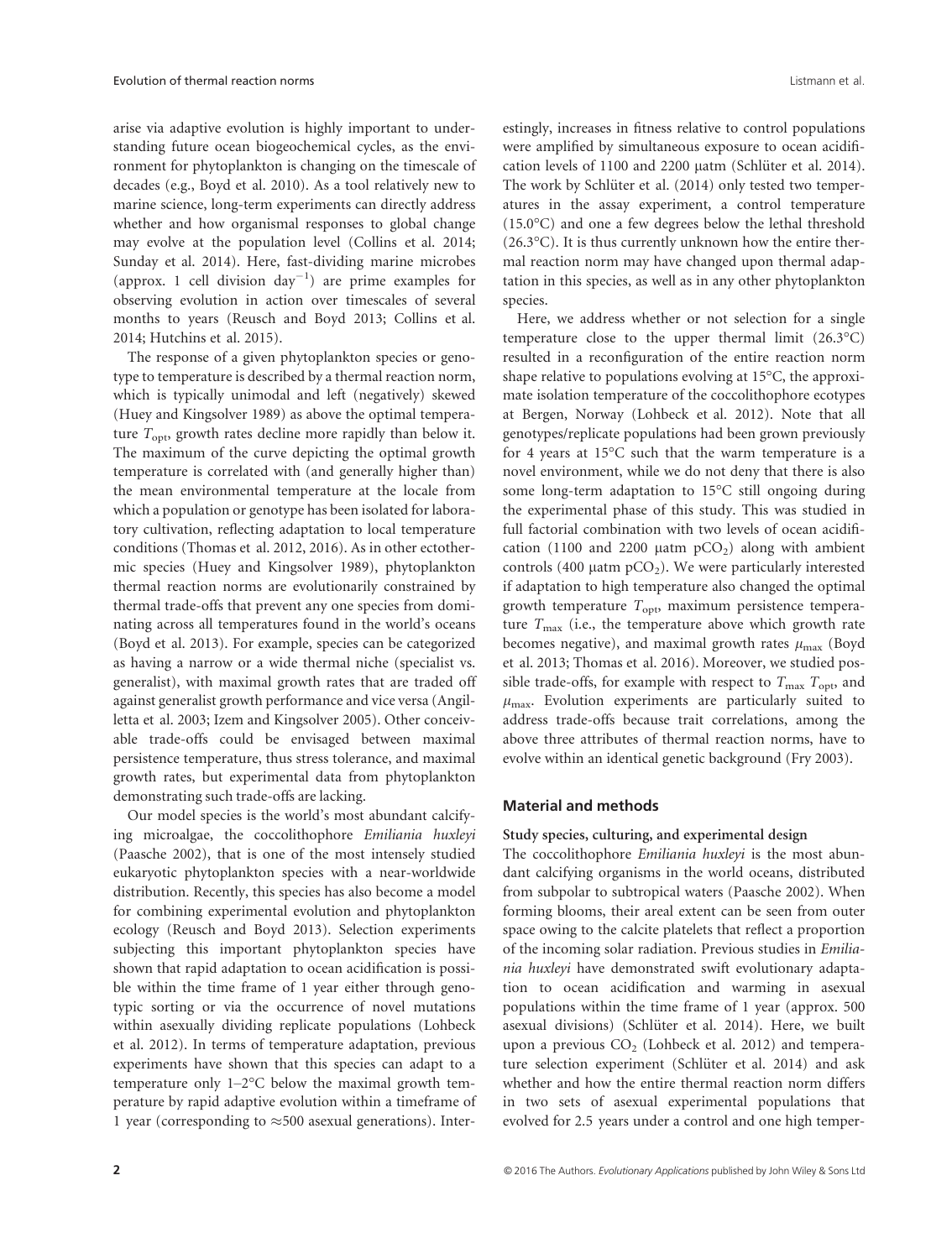ature close to the upper thermal limit. Note that maximal water temperatures off Bergen, Norway, are at most 19°C (see August maxima at [http://www.seatemperature.org/](http://www.seatemperature.org/europe/norway/bergen-august.htm) [europe/norway/bergen-august.htm\)](http://www.seatemperature.org/europe/norway/bergen-august.htm), thus while the control temperature is within the conditions encountered by the culture genotypes, this was not the case for the high temperature.

The temperature evolution experiment started in February 2013 when Emiliania huxleyi semi-continual batch cultures at three  $CO_2$ -levels ( $N = 5$ ) were subdivided into a 'cold' (15.0°C) and a 'warm' (26.3°C) treatment, resulting in six fully factorial 'temperature by  $CO<sub>2</sub>$  treatment' combinations (Fig. 1). Phenotypic changes after 1 year (approx. 500 asexual generations) of temperature selection, tested at only two assay conditions, that is, the two selection regimes, have already been published elsewhere (Schlüter et al. 2014). The exact level of the 'high' temperature was determined in pilot experiments because initially, daily specific growth rates were approximately similar at both temperatures, thus the elapsed number of generations would also be similar across any occurring evolutionary adaptation (Schlüter et al. 2014). The temperature treatment was run for 1200 asexual generations or 2.5 years, thus  $\approx$ 700 generations longer than the results reported in Schlüter et al.  $(2014)$ . The original selection lines were founded in 2009 from a single cell isolated from a natural phytoplankton assemblage in the coastal waters off Bergen (Lohbeck et al. 2012). Emiliania huxleyi cultures were unialgal but not axenic as checked by monthly light microscopy and flow cytometry.

Three  $CO<sub>2</sub>$  levels were combined with the two temperatures in a full factorial way: along with a control treatment at 400  $\mu$ atm, we subjected E. huxleyi to 1100  $\mu$ atm as simulation of an end-of-the-century levels and 2200 µatm as the highest possible future level of ocean acidification in the year 2300 (Caldeira and Wickett 2003).  $CO<sub>2</sub>$  levels were reached by bubbling the medium with  $CO_2$ -enriched air before inoculating the experimental populations at the respective temperature treatments for 24 h, see (Schlüter et al. 2014) for details on the seawater chemistry and  $CO<sub>2</sub>/$ carbonate measurements.

For long-term experiments and temperature assays, we used artificial seawater ASW according to Kester et al. (1967) with the following nutrient additions: 64  $\mu$ mol kg<sup>-1</sup> of nitrate, 6  $\mu$ mol kg<sup>-1</sup> phosphate, trace metals, and vitamins according to f/8 composition, 10 nmol  $kg^{-1}$  of selenium, and 2 mL  $kg^{-1}$  filtered North Sea water to avoid limitation by micronutrients.

Cultures were kept under continuous rotation  $(0.5 \text{ min}^{-1}$  in two Sanyo MLR-351 light cabinets) at 150 µmol  $m^{-2}$  s<sup>-1</sup> photon flux density under a 16:8 light:dark conditions during each 5-day cycle. To start the next batch cycle, and renew the medium, every 5 days  $10^5$  cells

were transferred from cultures into fresh medium. The cell abundance and diameter were measured in triplicate before each transfer, using a Beckman Coulter Z2 Particle and Size Analyzer. Daily specific growth rates  $(\mu)$  were calculated from cell abundance as  $\mu$  = (ln N<sub>d</sub>–ln N<sub>0</sub>)/d. All culture work, including the ASW preparation, was performed under sterile conditions (laminar flow) (Schlüter et al. 2014).

#### Assay experiment to determine the thermal reaction norm

The reaction norm of all 30 replicates was determined at six assay temperatures after one full cultivation cycle of transfer of 100 000 cells to a new culture flask for acclimation (5 days =5-8 cell divisions), namely at 15, 18, 22, 24, 26, and 27°C. While the two lower temperature values are attained at Bergen (Norway) coastal waters, the isolation location of the tested E. huxleyi genotype, we were particularly interested in the possible changes of upper range of temperature tolerance. This also implies that our design inappropriate to address correlated responses at low temperatures (i.e., <15°C). Batch cycles to assess growth rates differed in length because we needed to maintain approximately similar maximal cell numbers in the assays. To accommodate for the different growth rates, batch cycles lasted 6 days in the 15°C treatment, 5 days in the 18°C treatment, 4 days in the 22°C, 5 days for 24°C, 7 days (15°C) and 5 days (26.3°C) for 26°C, and 10 days (26.3°C) in the 27°C treatment. Preparation of ASW was similar to the long-term culturing phase, except that during  $CO<sub>2</sub>$  manipulation via bubbling the medium, the seawater was kept at the planned assay temperature (15°C, 18°C, 22°C, 24°C, 26°C, and 27°C ( $\pm$ 3°C)) for 24 h, and not at the respective selection temperature (15.0 and 26.3°C). Nutrients were never limiting given the cell abundance achieved at the end of the batch cycles. At the end of each growth cycle, the cell densities and cell diameter were determined triplicate by a Z2 Coulter Particle Count and Size Analyzer (Beckman<sup>®</sup> Coulter Counter; Krefeld, Germany), and specific daily growth rates  $(\mu)$  were calculated from cell abundances as above.

#### Statistical analyses

Where strains exhibited no growth at either 26 or 27°C, we removed the 27°C measurement from our calculations. The absence of growth can indicate either zero or negative growth rate, but we were unable to measure negative growth rates. Therefore, zero is almost certainly an overestimate at 27°C in these cases.

### Thermal reaction norm parameter estimation

Thermal reaction norms are typically left-skewed and have been described using a variety of functions. We used the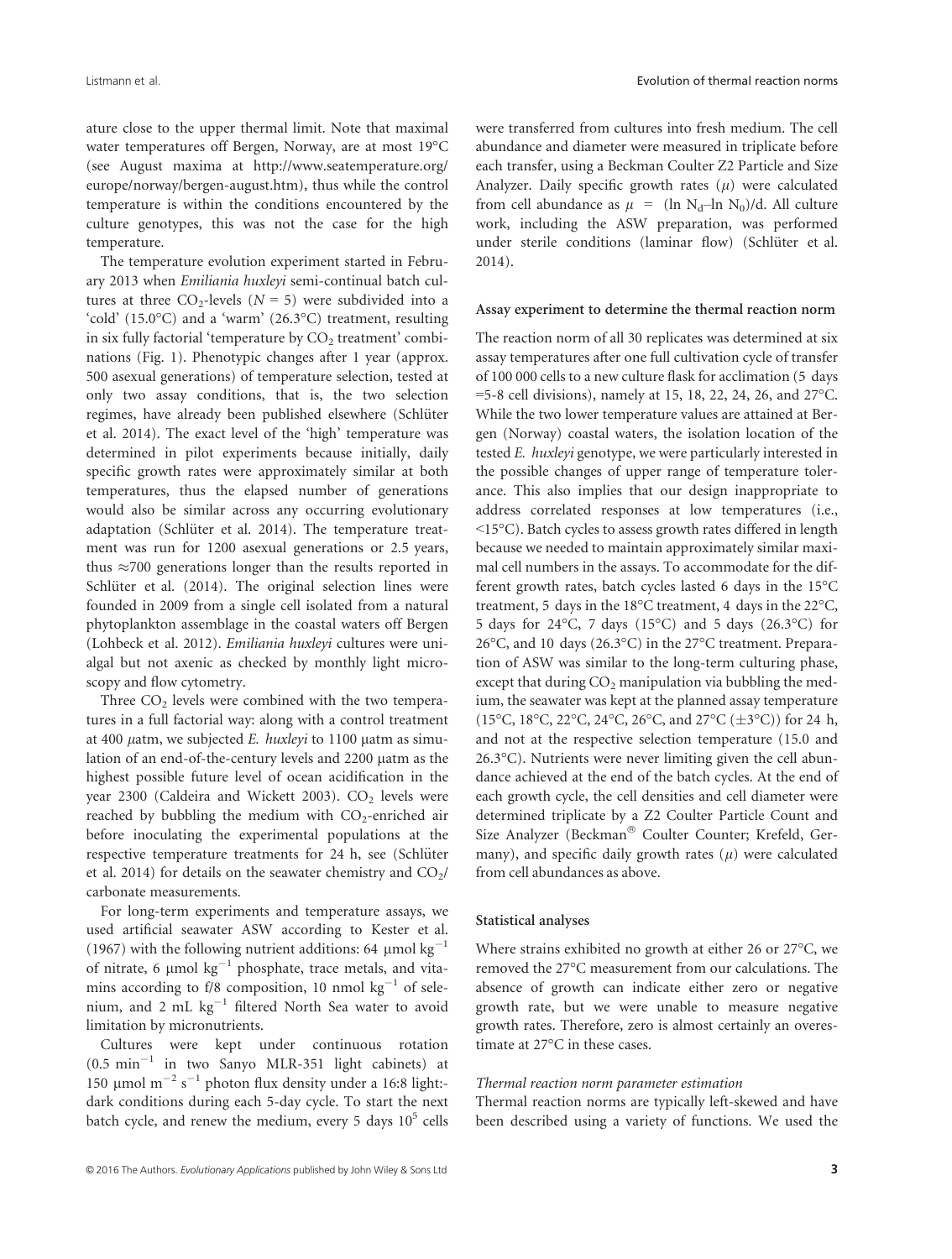

Figure 1 Five years of experimental evolution in Emiliania huxleyi in semi-continuous batch cultures. Schematic representation of the experimental design and the selection history.

equation and parameter and bootstrap-based uncertainty estimation procedures described in Thomas et al. (2012) and Boyd et al. (2013).

$$
f(T) = ae^{bT} \left[ 1 - \left( \frac{T - z}{w/2} \right)^2 \right] \tag{1}
$$

where specific growth rate  $f$  depends on temperature,  $T$ , as well as parameters  $z$ ,  $w$ ,  $a$ , and  $b$ .  $w$  is the temperature niche width (the range of temperatures over which growth rate is positive), while the other three  $(z, a, b)$  possess no explicit biological meaning but interact to influence the rate of increase in growth rate with temperature, the maximum growth rate and the optimum temperature for growth. We fit (1) to the growth data for each strain using maximum

likelihood to obtain estimates for parameters  $z$ ,  $w$ ,  $a$ , and  $b$ . In addition, we estimated the optimum temperature for growth  $(T_{\text{opt}})$  and maximum persistence temperature  $(T<sub>max</sub>)$  through numerical estimation. For maximum growth rate  $\mu_{\text{max}}$ , we instead used the highest growth rate measured in our growth assays, as we are less confident in these estimates from our fitted reaction norms.

## Estimating the influence of temperature selection and  $pCO<sub>2</sub>$ levels on traits

We tested whether the three thermal traits changed as a result of selection at different temperatures and  $pCO<sub>2</sub>$  levels while accounting for uncertainty in our estimates of these traits using a parametric bootstrapping approach. For each replicate, we fitted the thermal reaction norm function to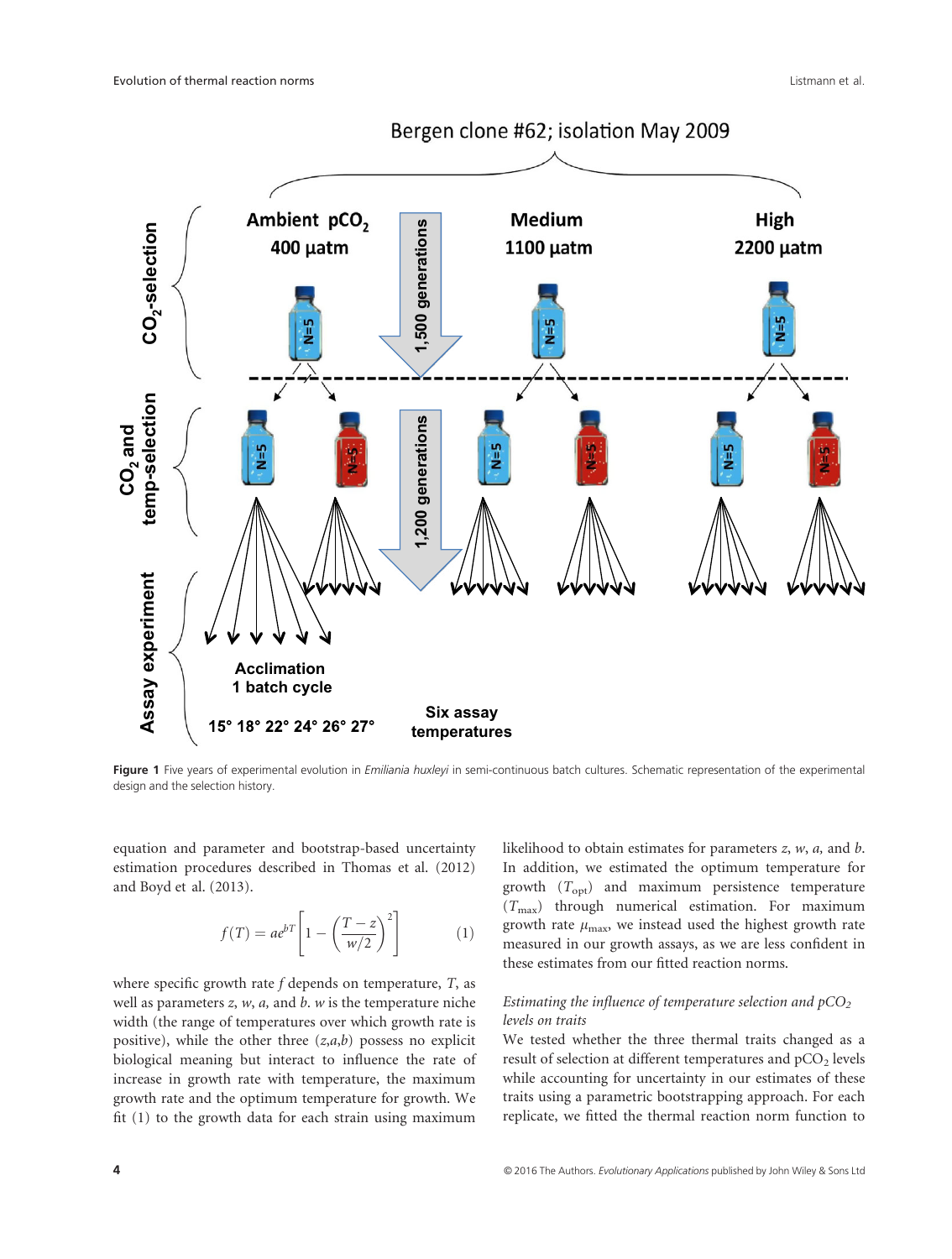the growth rate measurements and extracted the residuals from this fit. We then performed 1000 residual bootstraps, a procedure in which the residuals are randomly 'reassigned' to the predicted values (each of which corresponds to a growth rate measurement) and added to them, thereby generating a slightly different thermal reaction norm. For each iteration, we refitted the function and estimated the parameters  $(z, w, a, b)$  and also two of the derived traits,  $T_{\text{opt}}$  and  $T_{\text{max}}$ .

Examining the distribution of the traits ( $T_{\text{opt}}$  and  $T_{\text{max}}$ ) over the 1000 bootstraps allowed us to quantify the uncertainty in our trait estimates, which we then incorporated in models seeking to explain how selection temperature and  $pCO<sub>2</sub>$  influenced them. For each set of bootstraps of all 30 experimental units, we fitted a linear model explaining each trait as a function of selection temperature (coded as a categorical variable),  $pCO<sub>2</sub>$  level and their interaction.  $pCO<sub>2</sub>$ level was standardized by subtracting the mean and dividing by two standard deviations to improve fitting procedures and generate readily comparable model parameter values (Gelman 2008; Gelman and Su 2015. We then examined the distribution of linear model parameter estimates over the 1000 bootstraps to determine whether temperature selection,  $pCO<sub>2</sub>$  or their interaction significantly influenced the traits. If the 95% confidence interval of a linear model parameter did not overlap zero, we concluded that the model parameter had a significant influence on the trait. If the interaction between selection temperature and  $pCO<sub>2</sub>$ was an important predictor, we did not draw conclusions about significance of the main effects.

In the case of  $\mu_{\text{max}}$ , we fitted the linear model only the highest measured growth rate of each strain (no bootstraps), using selection temperature (coded as a categorical variable),  $pCO<sub>2</sub>$  level and their interaction as explanatory variables. As with the other two traits, we standardized  $pCO<sub>2</sub>$  level by subtracting the mean and dividing by two standard deviations. After this, we estimated the 95% confidence intervals on the fitted model parameters.

Parameter estimation and bootstrapping was performed in the R Statistical Environment 3.2.2. (R Core Team 2015).

#### Results

Fitted reaction norms of all five replicates within the two selection treatments are depicted in Fig. 2, grouped by selection treatment and  $CO<sub>2</sub>$  condition. 2.5 years of selection at 15 and 26.3°C and three  $CO<sub>2</sub>$  levels resulted in marked differences in reaction norm shape, which we capture in important temperature traits (Fig. 3). The effect sizes of the selection conditions (i.e., the regression coefficients of the parameters) on  $T_{\text{opt}}$ ,  $T_{\text{max}}$ , and  $\mu_{\text{max}}$  are presented in Fig. 4. The variance explained (adjusted  $R^2$ ) by the models for these three traits was 0.37, 0.74, and 0.65,



Figure 2 Fitted temperature reaction norms for individual replicate asexual populations according to egn (1) in Emiliania huxleyi. Curves are grouped according to two different selection temperatures, 15.0 (left) and 26.3°C (right panel) fully crossed with three CO<sub>2</sub> environments, depicted by color (orange = 400 µatm, black = 1100 µatm, blue = 2200 µatm). Note that the CO<sub>2</sub> environment was similar during selection and temperature assay.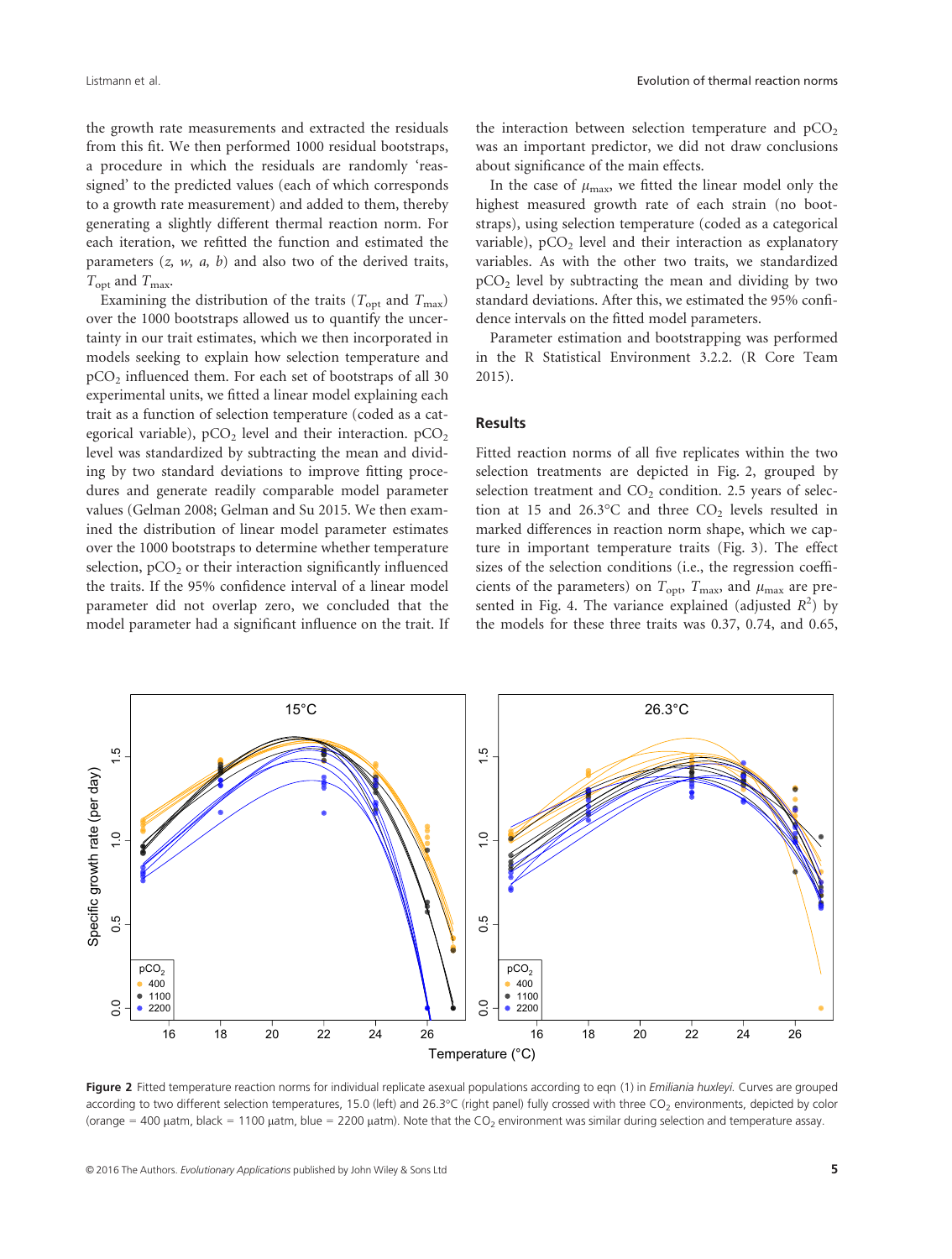respectively. Temperature had a strong effect on  $T_{\text{opt}}$  and  $T_{\text{max}}$ , while  $CO_2$  was important for determining the maximal growth rate G<sub>max</sub> and for  $T_{\text{max}}$ . Both  $\mu_{\text{max}}$  and  $T_{\text{max}}$ were influenced by interactions between  $CO<sub>2</sub>$  and selection temperature. We discuss the changes in the three traits below. We do not interpret our estimates of thermal niche width as we lack critical values at the lower temperature threshold to characterize them accurately.

#### Optimum temperature for growth  $(T_{\text{opt}})$

Topt differed by 0.7°C on average between the low- and high-temperature selection treatments (Fig. 3), being 21– 21.5°C in the former and 22°C in the latter (Fig. 4).  $pCO<sub>2</sub>$ did not have a detectable influence on  $T_{\text{opt}}$  either directly or as part of an interaction with temperature selection (Figs. 3 and 4).

#### Maximum persistence temperature  $(T_{\text{max}})$

 $T_{\text{max}}$  varied substantially between treatments and was influenced by an interaction between temperature selection and  $pCO<sub>2</sub>$  level (Fig. 4). In the high-temperature selection treatments,  $T_{\text{max}}$  reached 28.5–29°C regardless of pCO<sub>2</sub> level (Fig. 3). However, in the low-temperature selection

treatments,  $T_{\text{max}}$  varied by 2°C depending on pCO<sub>2</sub> level (Fig. 4). At 400 µatm (control),  $T_{\text{max}}$  was nearly 28°C, but this decreased by  $1^{\circ}$ C at 1100 µatm and  $2^{\circ}$ C at 2200 µatm (Fig. 3).

#### Maximum growth rate ( $\mu_{\text{max}}$ )

 $\mu_{\text{max}}$  was reduced strongly at higher pCO<sub>2</sub> levels, but the extent of the reduction was influenced by an interaction with temperature (Figs. 3 and 4).  $\mu_{\text{max}}$  decreased more strongly with increasing  $pCO<sub>2</sub>$  at 15°C (by nearly 0.2 per day at 2200 µatm relative to 400 µatm) than at 26.3 $^{\circ}$ C (by approximately 0.09 per day).

#### **Discussion**

As a response to climate forcing via emission of greenhouse gasses, in particular  $CO<sub>2</sub>$ , atmospheric warming has already produced pronounced ocean warming during the past few decades in the world's oceans, and even down to depths of 2000 m (Roemmich et al. 2015). As a result, among diverse plankton species, observed range shifts have been attributed to mean ocean warming (or increased variability) and concomitant poleward shifts of distributional ranges (Poloczanska et al. 2013). Adaptive evolution is a nonmutually exclusive process to range shifts that allows populations to 'stay' within their geographical range and has



**Figure 3** Mean temperature traits ( $T_{\text{opt}}$ ,  $T_{\text{max}}$ , and  $\mu_{\text{max}}$ ) in the different treatments.  $T_{\text{opt}}$  and  $T_{\text{max}}$  were estimated from reaction norm fits depicted in Fig. 2, while  $\mu_{\text{max}}$  was calculated from the measured growth rates. Confidence intervals  $(\pm 95\%)$  are based on residual bootstraps of the fitted reaction norms for the first two traits; for  $\mu_{\text{max}}$ , calculations were based on the empirically measured growth rates and assumed normality of the data.



Figure 4 Changes in *Emiliania huxleyi* temperature traits  $T_{\text{opt}}$ ,  $T_{\text{max}}$ [based on the nonlinear curve fit according to eqn (1)] and  $\mu_{\text{max}}$  (based on measured growth rates) as a function of selection temperature,  $pCO<sub>2</sub>$ , and their interaction. Standardized trait coefficients and their interaction are depicted; if confidence intervals do not overlap with zero, effects are statistically significant.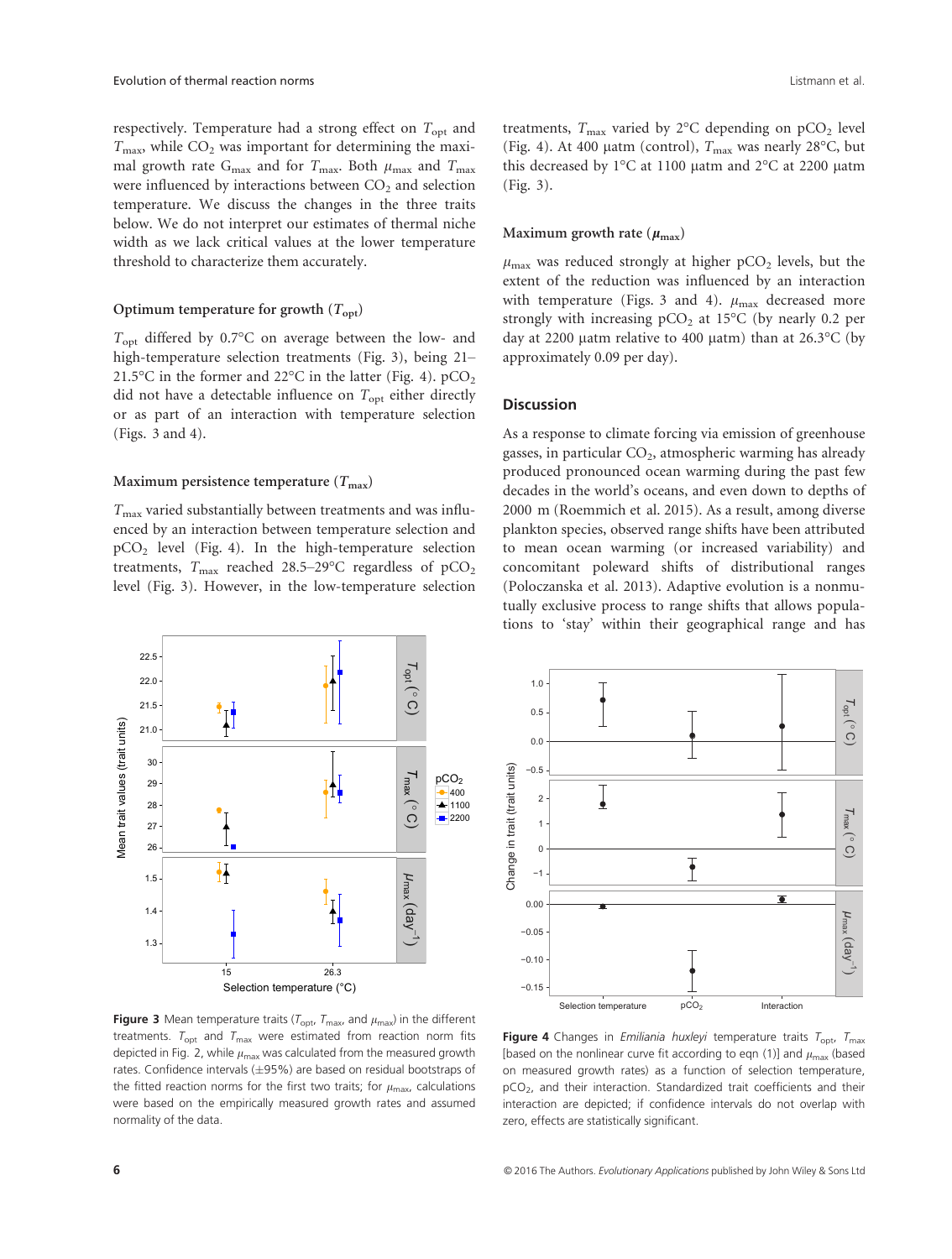recently come into the research focus (Hoffmann and Sgro 2011).

Here, we have addressed how the rate at which adaptive evolution will produce different thermal reaction norms in a genetically near-uniform base population. We started our experimental evolution with a single isolate from Bergen, Norway. Thus, due to the lack of standing genetic variation, evolutionary adaptation most likely occurred via novel mutations. Mutant genotypes with under positive selection displayed higher Darwinian fitness and rose to (near) fixation in the asexually dividing population. Our scenario thus simulates that sexual reproduction and recombination is rare or absent (Reusch and Boyd 2013), which may actually be the case in some E. huxleyi populations (von Dassow et al. 2015). For our isolates, population-level data indicate that they are composed of many genotypes (unpublished data), which mirror results from the English channel that even in bloom situations genotypes are in Hardy–Weinberg equilibrium (Krueger-Hadfield et al. 2014) suggesting frequent sexual reproduction.

Although we started with one single genotype, we nevertheless found marked divergence among the two temperature selection treatments in several reaction norm parameters such as  $T_{\text{opt}}$ ,  $T_{\text{max}}$ , and  $\mu_{\text{max}}$ . These effects of temperature selection interacted with the  $CO<sub>2</sub>$  environment. Specifically, effects on  $T_{\text{max}}$  in particular, were markedly negatively affected by medium and high ocean acidification levels but only in high-temperature selection treatments. This highlights how important interactions of major projected ocean perturbations are not only to understand future physiology, but also the evolutionary trajectories in plankton populations (Collins 2011; Schlüter et al. 2014). Note that our design cannot strictly test for temporal changes in reaction norms, because we cannot retest our initial base population or genotype as is possible in model systems such as E.coli or yeast with the help of cryopreservation (Elena and Lenski 2003). The salient experimental test is therefore the synchronic test of different evolution treatments at the same time, which also provides the necessary control for laboratory adaptation.

We cannot exclude that the genotype #62, originally isolated in 2009 off Bergen, Norwegian coastal waters, is special in terms of adaptation rates or magnitudes toward ocean warming and acidification. In other words, it is highly desirable to compare different genetic backgrounds with respect to their rates and magnitudes of adaptation, including associated phenotypic traits.

Our data support results of a shorter  $(1 \text{ year} = 500 \text{ gen}$ erations) evolution experiment reported in Schlüter et al. (2014). He tested thermal adaptation only at the two selection temperatures, 15.0°C and 26.3° over 1 year and found pronounced adaptation of growth rates to the long-term selection temperature in reciprocal exposure assays. The relative fitness of high-temperature-adapted replicates compared to low-temperature-adapted ones (as quotient of exponential growth rates) was 1.08–1.25, when tested at 26.3°C. The higher the  $CO<sub>2</sub>$  level in the experiment of Schlüter et al.  $(2014)$ , the greater were the fitness gains of adapted populations, relative to the control populations evolving at today's  $pCO<sub>2</sub>$  and at a temperature of 15°C. When focusing on the rather similar assay temperature 26°C assessed here, the present data reveal an even stronger thermal adaptation after about 700 additional generations of evolution. Depending on  $CO<sub>2</sub>$ , we find a relative fitness of  $1.22$  and  $2.05$  in ambient and medium  $(1100 \mu atm)$  $pCO<sub>2</sub>$ . Note that at the highest  $CO<sub>2</sub>$  level (2200 µatm), no growth was observed in the 15°C adapted populations at an assay temperature of 26°C. We also found a pronounced correlated response at 15°C – low-temperature-adapted populations grew faster at 15°C than high-temperatureadapted ones (Fig. 2).

Contrary to Schlüter et al. (2014), at an assay temperature of 26°C, we now find zero growth in some 15°C adapted replicate populations, which may be due to further adaptive evolution toward low-temperature specialization. However, this may have been influenced by differences in assay methods. In the present study, the initiation of the assay experiment (which started with a 1-week acclimation phase in all cases) was abrupt (i.e., within one single day), while the assay temperature was reached at a rate of 1°C per day in the earlier experiment by Schlüter et al. (2014). The concomitant carry-over effects may have negatively affected growth rates in the 2nd assay cycle where the growth rates presented in this paper were measured.

In the ideal case, we would have started the thermal evolution experiment with identical genetic material at the onset. However, replicate lines had already 3 years time (about 1500 generations) to accumulate slightly favorable and concomitant hitchhiking mutations (Lang et al. 2013) under long-term  $CO<sub>2</sub>$  selection before thermal selection had started. Thus, the starting genetic diversity was likely higher than a pure uni-clonal inoculum derived immediately from a single cell directly before the thermal selection started. This may explain the relatively fast pace and extent of reaction norm evolution compared to previous assessments of adaptation to ocean acidification (Lohbeck et al. 2012). Note, however, that also the  $CO_2$ -ambient control lines (at 400  $\mu$ atm) always evolving under ambient  $CO<sub>2</sub>$ levels had also changed their thermal reaction norm relative to the 26.3 $\degree$ C selected replicates, thus previous high-CO<sub>2</sub> selection was apparently not prerequisite for adaptive responses.

In any case, the standing genetic variation in natural phytoplankton populations is much higher: ample standing genetic variation in coccolithophores has often been observed in genetic marker studies (Iglesias-Rodriguez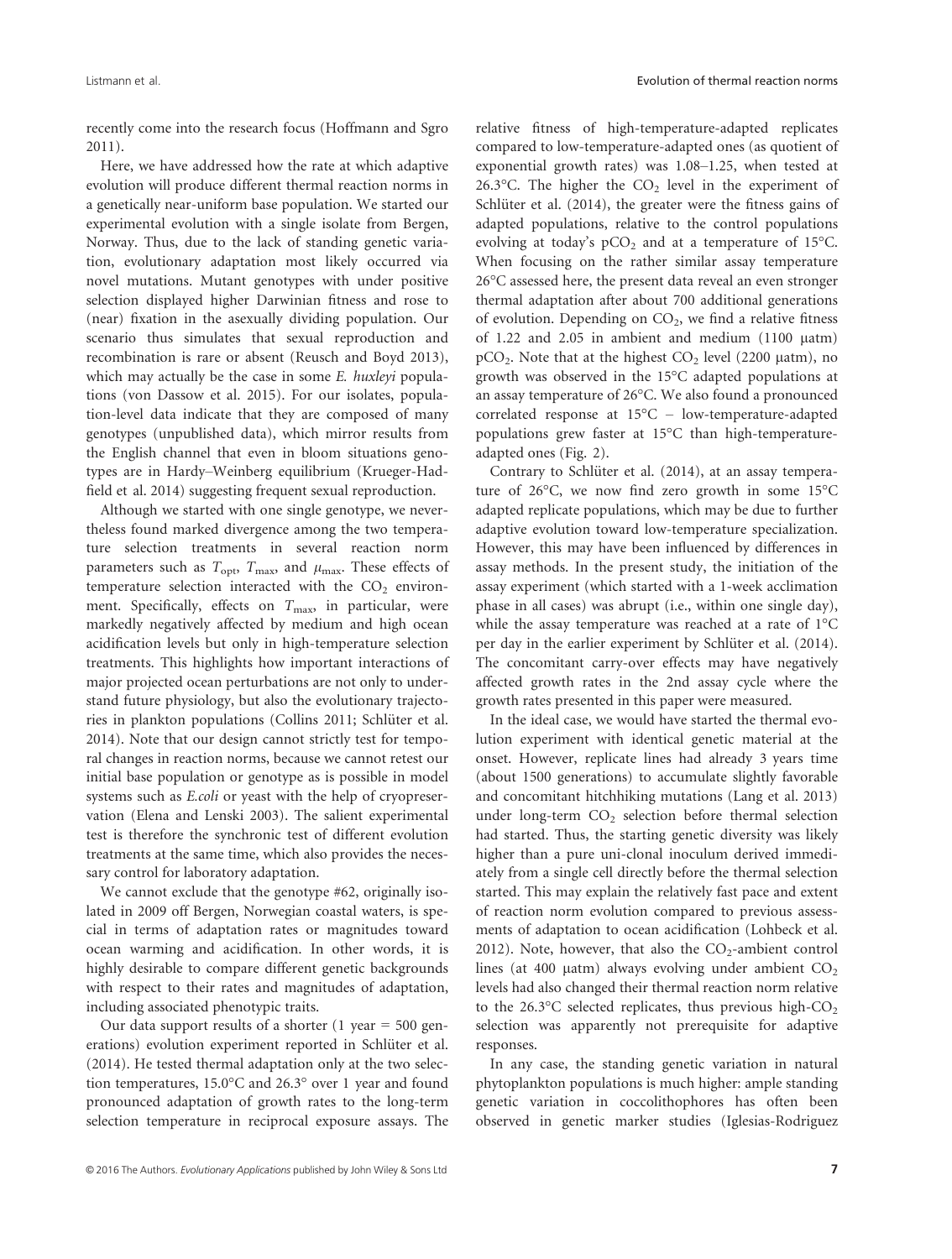et al. 2006; Krueger-Hadfield et al. 2014) or physiological assessments (Brand 1982; Wood and Leatham 1992; Kremp et al. 2012; Zhang et al. 2014), which provide abundant possibilities for selection to operate.

The major result of evolution at different temperatures was that the optimal growth temperature  $T_{\text{opt}}$  shifted upwards, which was expected. As growth rates increased only little during the 5 years of selection at 15°C (Schlüter and Reusch, unpublished data), we attribute most of the divergence in reaction norm shape to changes at high temperature. This may reflect a trade-off with between low- and high-temperature performance. A second major finding is that  $T_{\text{max}}$  shifted upwards very strongly relative to the low-temperature-adapted populations, indicating that adaptation to lethal temperatures is possible over monthly-to-yearly timescales even in very small populations (relative to natural populations). While this upward shift was present in all high-temperature selection replicates,  $pCO<sub>2</sub>$  had a negative effect on  $T<sub>max</sub>$ in the low-temperature selection treatments. Currently, we have no explanation for this interaction, but it clearly deserves further testing in this and other phytoplankton species. In contrast to these two traits,  $\mu_{\text{max}}$  was only weakly affected by temperature selection but strongly decreased with increasing  $pCO<sub>2</sub>$ , especially at 15°C. Unfortunately, since we could not assess the niche width, our findings cannot be interpreted within a generalist– specialist trade-off scenario (Angilletta et al. 2003; Izem and Kingsolver 2005), However, it suggests that a general 'flattening' and broadening of the reaction norm may have occurred, superimposed onto a right-hand shift of the entire reaction norm curve.

Although our upper thermal selection temperature was very unrealistic with respect to the temperatures E. huxleyi may experience throughout the North Atlantic (maximal temperatures at Bergen, the isolation site 19°C in August), our results nevertheless provide a proof-of-principle of swift evolution of reaction norms and provide first insights into trade-offs of important traits associated with phytoplankton temperature reaction norms. Biogeochemical models of future ocean productivity contain thermal sensitivities of major phytoplankton groups as key parameters (Taucher and Oschlies 2011). Our results show that these thermal traits are parameters that can change by evolution and may to some extent track the expected increases in sea surface temperatures. A big open question is whether in the ocean, thermally sensitive species will be replaced by taxa possessing higher optimal growth temperatures and upper tolerances (i.e., ecological compositional change), or whether in situ evolution of thermal reaction norms will occur as a nonexclusive additional response, favouring the persistence of existing species and communities (Collins and Gardner 2009).

#### Acknowledgements

We thank Renate Ebbinghaus and Katrin Beining for laboratory assistance and Kai T. Lohbeck for his advice. This work was partly funded through the Kiel Excellence Cluster The Future Ocean. Maxime LeRoch was funded through a stipend of the University du Bretagne-Sud. Comments by P.W. Boyd and one anonymous referee greatly improved the manuscript.

# Data archiving statement

Primary data are available through the data repository Pangaea [\(http://doi.pangaea.de/10.1594/PANGAEA.856736\)](http://doi.pangaea.de/10.1594/PANGAEA.856736).

## References

- Angilletta, M. J. Jr, R. S. Wilson, C. A. Navas, and R. S. James 2003. Tradeoffs and the evolution of thermal reaction norms. Trends Ecology Evolution 18:234–240.
- Boyd, P. W., R. Strzepek, F. U. Feixue, and D. A. Hutchins 2010. Environmental control of open-ocean phytoplankton groups: Now and in the future. Limnology & Oceanography 55:1353–1376.
- Boyd, P. W., T. A. Rynearson, E. A. Armstrong, F. Fu, K. Hayashi, Z. Hu, D. A. Hutchins et al. 2013. Marine phytoplankton temperature versus growth responses from polar to tropical waters – outcome of a scientific community-wide study. PLoS One 8:e63091.
- Brand, L. E. 1982. Genetic variability and spatial patterns of genetic differentiation in the reproductive rates of the marine coccolithophores Emiliania huxleyi and Gephyrocapsa oceanica. Limnology & Oceanography 27:236–245.
- Caldeira, K., and M. E. Wickett 2003. Oceanography: anthropogenic carbon and ocean pH. Nature 425:365–365.
- Collins, S. 2011. Many possible worlds: expanding the ecological scenarios in experimental evolution. Evolutionary Biology 38:3–14.
- Collins, S., and A. Gardner 2009. Integrating physiological, ecological and evolutionary change: a Price equation approach. Ecology Letters 12:744–757.
- Collins, S., B. Rost, and T. A. Rynearson 2014. Evolutionary potential of marine phytoplankton under ocean acidification. Evolutionary Applications 7:140–155.
- von Dassow, P., U. John, H. Ogata, I. Probert, E. M. Bendif, J. U. Kegel, S. Audic et al. 2015. Life-cycle modification in open oceans accounts for genome variability in a cosmopolitan phytoplankton. ISME Journal 9:1365–1377.
- Elena, S. F., and R. E. Lenski 2003. Evolution experiments with microorganisms: the dynamics and genetic bases of adaptation. Nat Rev Genet 4:457–469.
- Eppley, R. W. 1972. Temperature and phytoplankton growth in the sea. Fisheries Bulletin 70:1063–1085.
- Fry, J. D. 2003. Detecting ecological trade-offs using selection experiments. Ecology 84:1672–1678.
- Gelman, A. 2008. Scaling regression inputs by dividing by two standard deviations. Statistics in Medicine 27:2865–2873.
- Gelman, A., and Y.-S. Su (2015). arm: Data Analysis Using Regression and Multilevel/Hierarchical Models. R package version 1.8-6. <http://CRAN.R-project.org/package=arm> (accessed on 1 November 2015).